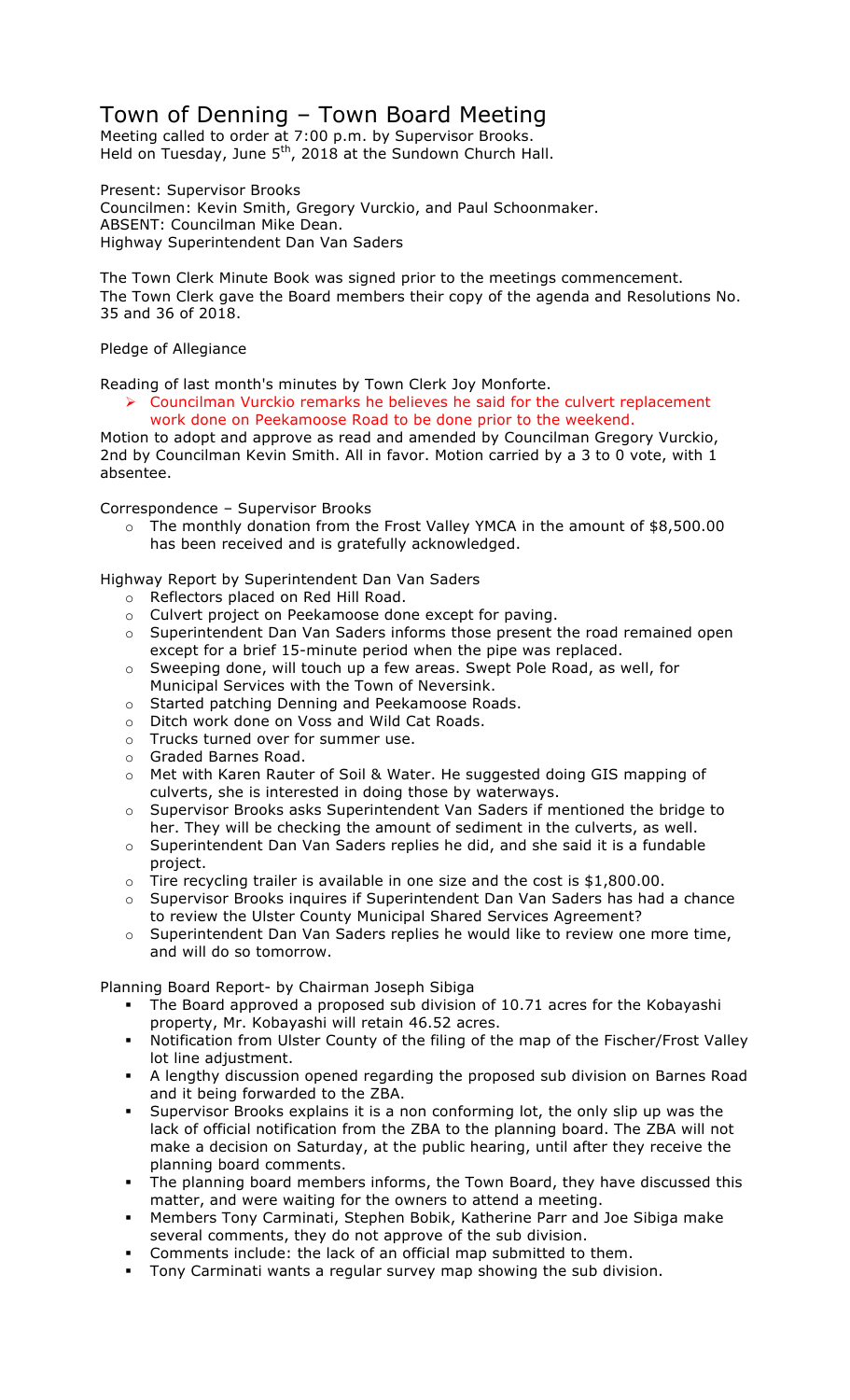- Katherine Parr states she has her eye on you, to Supervisor Brooks and further states, I am watching you.
- Supervisor Brooks remarks he will not force someone to do a survey, due to the cost entailed, because no one knows what the ZBA will decide. He states it places an unnecessary expense on the owners.
- The above mentioned members feel the planning board is being circumvented.
- " Supervisor Brooks, again, explains the issue of non-conforming lots, and the process as well.
- " Further, commenting the ZBA Board members are volunteers, just like the planning board members and that no one is trying to circumvent anything.

## Resolution No. 35 of 2018

**WHEREAS** New York State Town Law §285-a authorizes the Town Supervisor to transfer funds between Highway Fund accounts upon the approval of a resolution by the Town Board, and

**WHEREAS** the 2018 Highway Fund for the Town of Denning is in need of budgetary transfers.

\$131, 291.61 2018-19 CHIPS Apportionment \$29,967.98 2018-19 Pave NY Apportionment \$24,284.35 2018-19 Winter Recovery Apportionment \$185,543.94 TOTAL Approved for 2018-19

\$5,684.70 Not spent in 2017 and carried over to 2018 \$191,228.64 TOTAL Funds for 2018 \$165,000.00 Prior budgeted amount \$26,228.64

**NOW THEREFORE BE IT RESOLVED** that the Town of Denning Town Board **HEREBY** authorizes the Supervisor to increase Revenue Account DAS3501 State Aid, Consolidated in the amount of \$26,228.64 and increase Appropriation DA5112.2 Permanent Improvement, Capital Outlay, in the amount of \$26,228.64

**Whereupon**, the Resolution was put to a vote, recorded as follows: Motion to adopt and approve by Councilman Paul Schoonmaker, 2<sup>nd</sup> by Councilman Gregory Vurckio. Roll Call Vote: Councilman Mike Dean ABSENT Councilman Paul Schoonmaker AYE Councilman Kevin Smith AYE Councilman Gregory Vurckio AYE Supervisor David Brooks AYE Motion carried following a unanimous roll call vote, with 1 absentee.

Resolution No. 36 of 2018

**WHEREAS** New York State Town Law §113 authorizes the Town Supervisor to transfer funds between General Fund accounts upon the approval of an authorizing resolution by the Town Board, and

**WHEREAS** the 2018 General Fund for the Town of Denning is in need of budgetary transfers, as required due to money received and budgeted for, from the Frost Valley YMCA to be changed in the 2018 Budget, from the budget Revenue Appropriated in A1081-Other payments in Lieu of Taxes in the amount of \$62,000.00. and

**NOW THEREFORE BE IT RESOLVED** that the Town of Denning Town Board **HEREBY** authorizes the Supervisor to move Said funds to Appropriations Code A2705 Donations.

**Whereupon**, the Resolution was put to a vote, recorded as follows: Motion to adopt and approve by Councilman Kevin Smith, 2<sup>nd</sup> by Councilman Paul Schoonmaker. Roll Call Vote: Councilman Mike Dean ABSENT Councilman Paul Schoonmaker AYE Councilman Kevin Smith AYE Councilman Gregory Vurckio AYE Supervisor David Brooks AYE Motion carried following a unanimous roll call vote, with 1 absentee.

Supervisor Comments: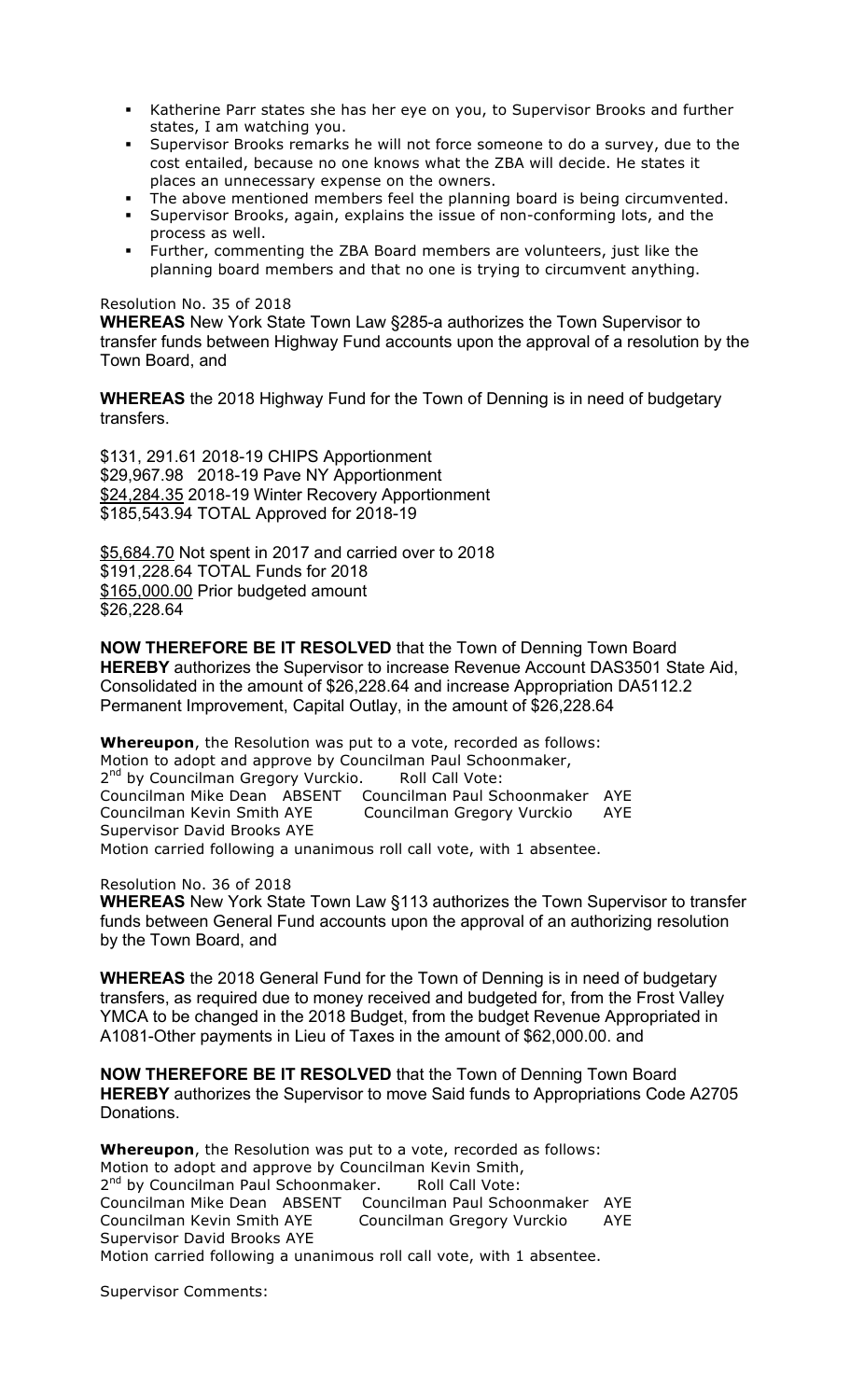- $\triangleright$  Informs the Town Board he has the estimated cost of a 42x40 storage building.
- $\triangleright$  Supervisor Brooks informs the residents a grant was obtained from Senator Bonacic in the amount of \$50,000.00 for this project.
- $\triangleright$  Supervisor Brooks remarks this way equipment is not sitting outside.
- $\triangleright$  The estimated cost is slightly above \$60,000 for the project.
- $\triangleright$  Supervisor Brooks remarks changes to the project are still possible.
- $\triangleright$  A resident asks if there is room at the highway yard.
- $\triangleright$  Supervisor Brooks responds yes.
- $\triangleright$  Supervisor Brooks informs all present he has submitted the paperwork for the Sundown Stream Restoration Project to the CWC, cost is \$1.700,000.00.
- $\triangleright$  It will be on the July agenda. The CWC will pay 100% of the project.
- $\triangleright$  Supervisor Brooks also informs those present he has submitted the paperwork to elevate the Town Hall, out of the flood plain, the CWC will pay 80% of the cost.
- $\triangleright$  This will reduce the FEMA flood insurance costs, as well.
- $\triangleright$  Supervisor Brooks remarks; Central Hudson has sent a flyer stating 2,149 wires where down in the last storm and 255 poles were broken. They say they were fully restored in four days.
- > Resident Russ Betters comments he has received a letter from Central Hudson in regards to tree trimming being done soon.
- ! Supervisor Brooks informs the Town Board the Justice Court will be using the SEI program thru NYS. The 1-year contract with FBS has expired and the SEI program is free of charge.
- ! Councilman Schoonmaker inquires if equipment must be returned?
- > Supervisor Brooks replies, no.
- ! Councilman Vurckio inquires if the FBS program lived up to its billing?
- > Supervisor Brooks responds no.

Supervisor Brooks calls for Councilmen Comments:

- ◆ Councilman Kevin Smith asks if there is any zoning news?
- ◆ Supervisor Brooks replies he will have a cost next week.

Supervisor Brooks call for Public Comment:

- o Resident Tony Carminati wants to thank Highway Superintendent Van Saders and Robert Totten for the reflectors installed at the bottom of Red Hill Road.
- o Resident Russ Better asks how much higher would the town hall be raised.
- o Supervisor Brooks responds we need to do a feasibility study first.
- o Russ Betters asks if this will go out to bid?
- o Supervisor Brooks responds, yes.
- o Supervisor Brooks states the Town of Denning has received 3 to 4 hundred thousand dollars in grant monies from Senator Bonacic and publicly thanks him.
- o Resident Grace Rivera inquires as to the status of TWC/Spectrum?
- o Supervisor Brooks reminds the audience of his non disclosure agreement with TMC/Spectrum and states he legally cannot say.
- $\circ$  Resident Russ Betters opens a brief discussion on the permitting system for Blue Hole.
- $\circ$  Supervisor Brooks informs those present he is trying to get a sign to place in the Town of Olive and over by the former ball field, due to turn around access to inform everyone of the new permit system in place and the need for a permit.
- $\circ$  Supervisor Brooks informs those present the walk way is being revamped as the original cost was to be \$1.500,000.00.

Supervisor Brooks call for any further comments or discussion. There is none.

Motion to adjourn 7:52 by Councilman Gregory Vurckio, 2<sup>nd</sup> by Councilman Paul Schoonmaker, All in favor, with one absentee. Motion carried.

After the meeting resident Paul Hnatiw submits to the town Board a letter of complaint regarding a properties condition on his road. Respectfully Submitted by Joy Monforte, RMC, Town Clerk, June 6<sup>th</sup>, 2018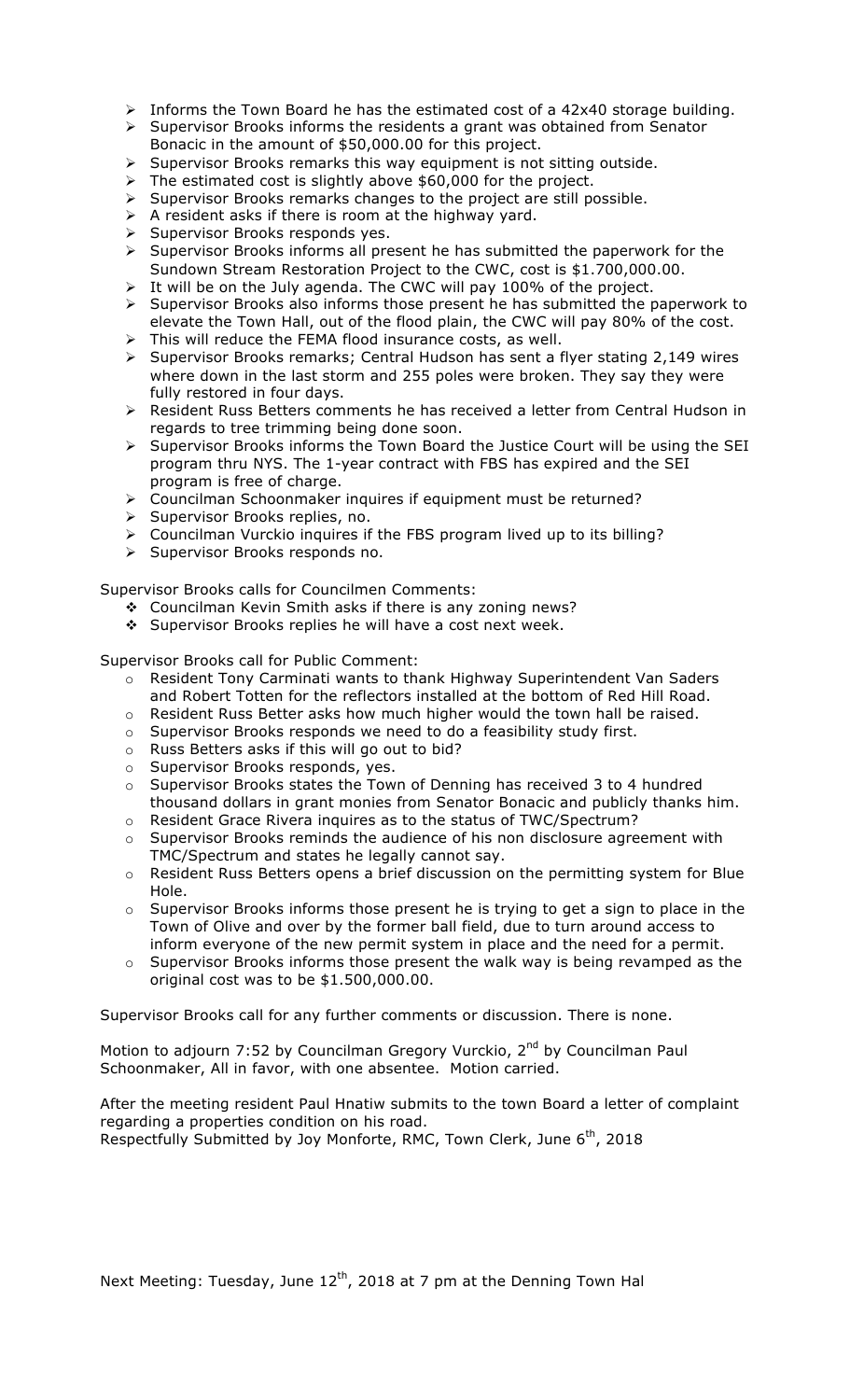## Town of Denning – Town Business Meeting

Meeting held on Tuesday, June  $12<sup>th</sup>$ , 2018 at the Denning Town Hall. Called to order at 7:04 p.m. by Supervisor David Brooks.

Present: Supervisor David Brooks Councilmen: Mike Dean, Paul Schoonmaker, Gregory Vurckio, Late: Kevin Smith due to work issue. Also present: Highway Superintendent Dan Van Saders

The Town Clerk Minute Book was signed prior to the commencement of the Town Board Meeting.

The Town Clerk gave the Board members their copy of the agenda and the Budget vs. Actual thru May, 2018.

Pledge of Allegiance

Supervisor Brooks requests a motion to enter into Executive Session for a personnel matter. Motion made by Councilman Gregory Vurckio, 2<sup>nd</sup> by Councilman Mike Dean. Accident with Town truck, no injuries reported. Blood and alcohol test administered. Discussion follows. Motion to adjourn Executive Session at 7:29 pm by Councilman Mike Dean, 2<sup>nd</sup> by Councilman Paul Schoonmaker. All in favor.

Highway Pre Pay Vouchers presented by Superintendent Van Saders. (see Warrant #6PP, voucher #16-19) MVP Healthcare, Inc. DA9060.8 \$7,706.51 Trust & Agency Account DA9030.8 \$735.30, \$872.00, \$724.57. Motion to approve and pay Highway Pre Paid Vouchers by Councilman Paul Schoonmaker, 2<sup>nd</sup> by Councilman Kevin Smith. All in favor. Motion carried 4 to 0 vote

Highway Vouchers presented by Superintendent Van Saders. (see Warrant #6, voucher #84-108) Advance Auto DA5130.4 \$440.68 Arkel Motors Inc. A5130.4 \$538.42 Bottini Fuel Corp. DA5142.4 \$957.56, DA5110.4 \$622.74 Fleet Pride DA5130.4 \$56.03 Robert Green DA5130.4 \$202.00 Health Care Reimbursement Acct. DA9060.8 \$2,500.00 Hoffman Equipment DA5130.4 \$400.72  $\checkmark$  Voucher withdrawn after discussion of the cost of shipping charges.

- Superintendent Van Saders will protest charges.
- Home Depot Credit Serv. DA5130.4 \$296.72
- HO Penn Machinery Co. DA5130.4 \$279.90
- JD Industrial Supply DA5130.4 \$64.68
- Johnson Tee's DA5110.4 \$292.50 Liberty Home & Garden DA5110.4 \$251.96
- Liberty Trading Post DA5130.4 \$49.12
- Mombaccus Excavating Inc. DA5110.4 \$1,905.01
- Monticello Black Top DA5110.4 \$1,809.46
- Gary Myers Excavation DA5110.4 \$1,400.00
	- Councilman Gregory Vurckio opens a discussion on the bill #100 with stub attached to the Gary Myers bill. Brief discussion follows; bill adjusted to \$570.00.
	- $\checkmark$  ODB Brush DA5130.4 \$1,299.89 Adjusted by Supervisor Brooks to \$1,294.89.
- Paraco DA5142.4 \$1,741.62

Schaefer Enterprises of Deposit, Inc. DA5110.4 \$10,290.00

 $\checkmark$  Discussion opened on rock delivery, use of and quality of stone.

- Schmidt's Wholesale Inc. DA5110.4 \$999.64
- Shakelton Auto & Truck Center DA5130.4 \$798.16
- Sheeley Oil & Excavating DA5110.4 \$459.00
- Tractor Supply DA5130.4 \$176.28
- Woods Automotive DA5130.4 \$20.00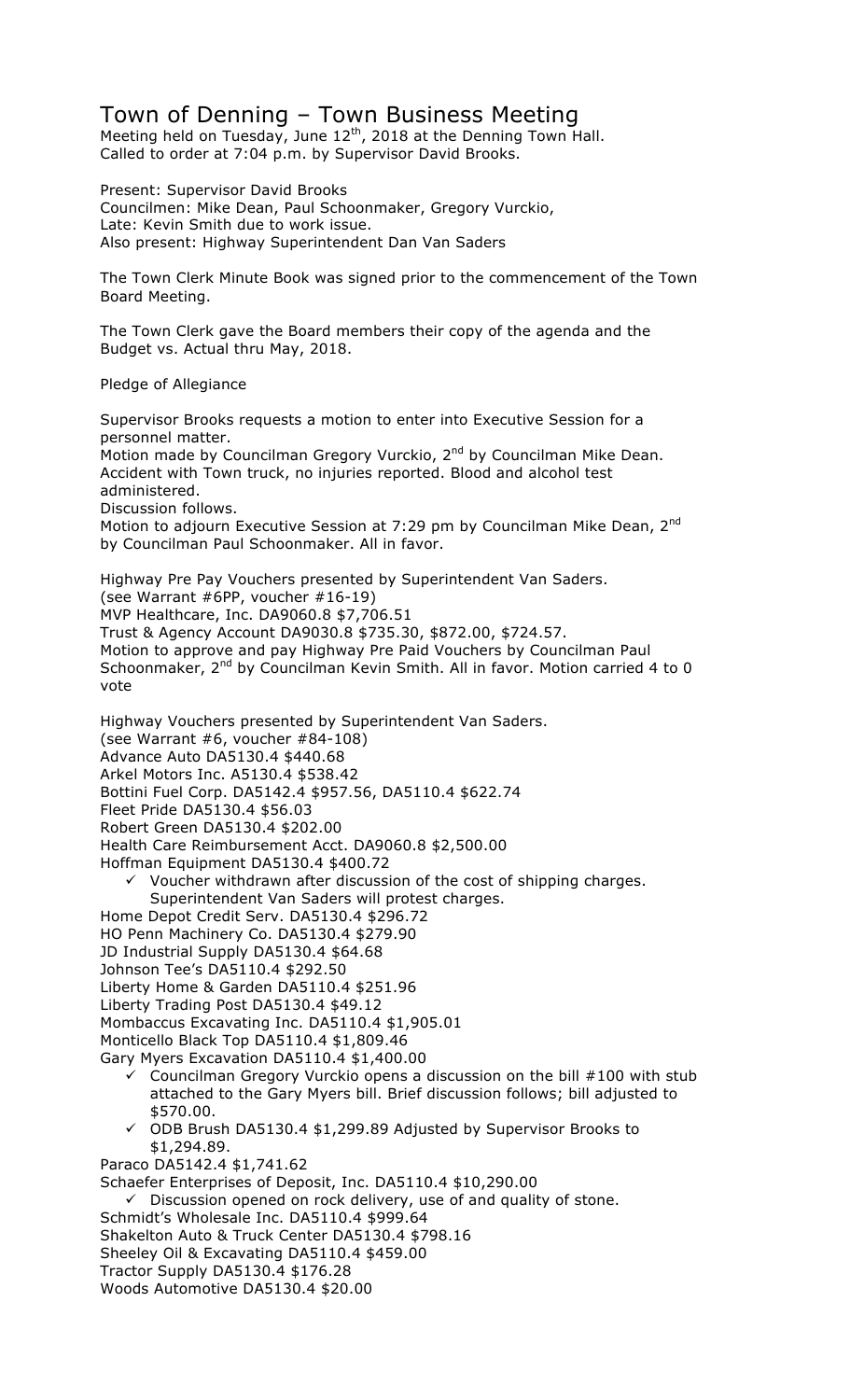Motion to approve and pay Highway Fund vouchers by Councilman Kevin Smith,  $2^{nd}$  by Councilman Mike Dean. All in favor. Motion carried by a 4 to 0 vote.

Superintendent Van Saders submits the 281 Agreement after copies are made by Town Clerk Monforte.

- # Councilman Vurckio opens a discussion on paving Peekamoose Road.
- # Councilman Mike Dean inquires as to length of time the county will be doing bridge work on Denning Road? He suggests their help with paving the section they are working on.
- \* Superintendent Van Saders responds he will check.
- \* Supervisor Brooks inquires as to the start day for paving?
- \* Superintendent Van Saders replies he is unsure as of yet.
- # Discussion opened as to the timing of the 284 Agreement, as per NYS.
- ◆ Discussion on the numbers involved.
- # Supervisor Brooks suggests withdrawing the 284 Agreement until verification of the funding numbers are clarified.
- # Supervisor Brooks remarks the brush and weeds budget code is over by \$786.00. Superintendent Van Saders. Replies mower parts.

Superintendent Van Saders leaves as the highway portion has concluded.

Supervisor Brooks informs the Town Board he has received notification the health insurance will increase by 11.86%. The Town is now over the Tax Cap, without the budget having been started yet.

General Pre Pay Vouchers presented by Supervisor Brooks. (see Warrant #6PP, voucher (#30-38) Catskill Hudson Bank A1460.4 \$32.39 Central Hudson A1620.4 \$172.22, A5132.4 \$374.58, A8160.4 \$4195 MVP Health Care Inc. DA9060.8 \$5,702.17 TWC A1620.4 \$195.03, A5132.4 \$148.42 Trust & Agency Acct. DA9030.8 \$240.88, \$646.12, \$240.88. Motion to approve and paid General Fund Pre Pay vouchers by Councilman Mike Dean, 2nd by Councilman Paul Schoonmaker, All in favor. Motion carried by a 4 to 0 vote.

General Vouchers, presented presented by Supervisor Brooks. (see Warrant #6, vouchers 81-96) Russ Better A1355.4 \$99.00 Bottini Fuel A5132.4 4322.92 Central Hudson A5182.4 \$105.41 Country FlowersA1620.4 \$61.86 Crowne Plaza Lake Placid A1110.2 \$759.00 Health Care Reimbursement Acct. A9060.8 \$2,500.00 Carl Landon A1460.4 \$341.25 Daniel Peirce Library A1010.4 \$60.00 MVP Healthcare A9060.8 \$55.00 NYS Assoc. Of Magistrates Court Clerks A1110.2 \$50.00 Office of the Comptroller A690 \$504.00 Nancy Parrow A1355.4 475.00 Quill.Com A1110.2 \$410.62, A1620.4 \$658.96, A1220.4 \$85.44, A5132.4 \$106.94 Michael Sommer A1355.4 \$365.54 UCRRA A8160.4 \$3,838.59  $\checkmark$  Discussion on charges for electric bulbs. Supervisor Brooks will call. Casey Witthohn A1355.4 \$75.00

TC Petty Cash Reimbursement A1410 \$ .70, A3620.4 \$18.60 Motion to approve and pay General Fund vouchers by Councilman Gregory Vurckio, 2nd by Councilman Mike Dean, All in favor. Motion carried by a 4 to 0 vote.

Supervisor Comments:

- $\triangleright$  Supervisor Brooks informs the Town Board of violations written on Whitehouse Road. The Town has received a signed complaint.
- $\triangleright$  Supervisor Brooks informs the Board of cost for the zoning. Alan Sorenson will be under \$10,000 and can be done by October.